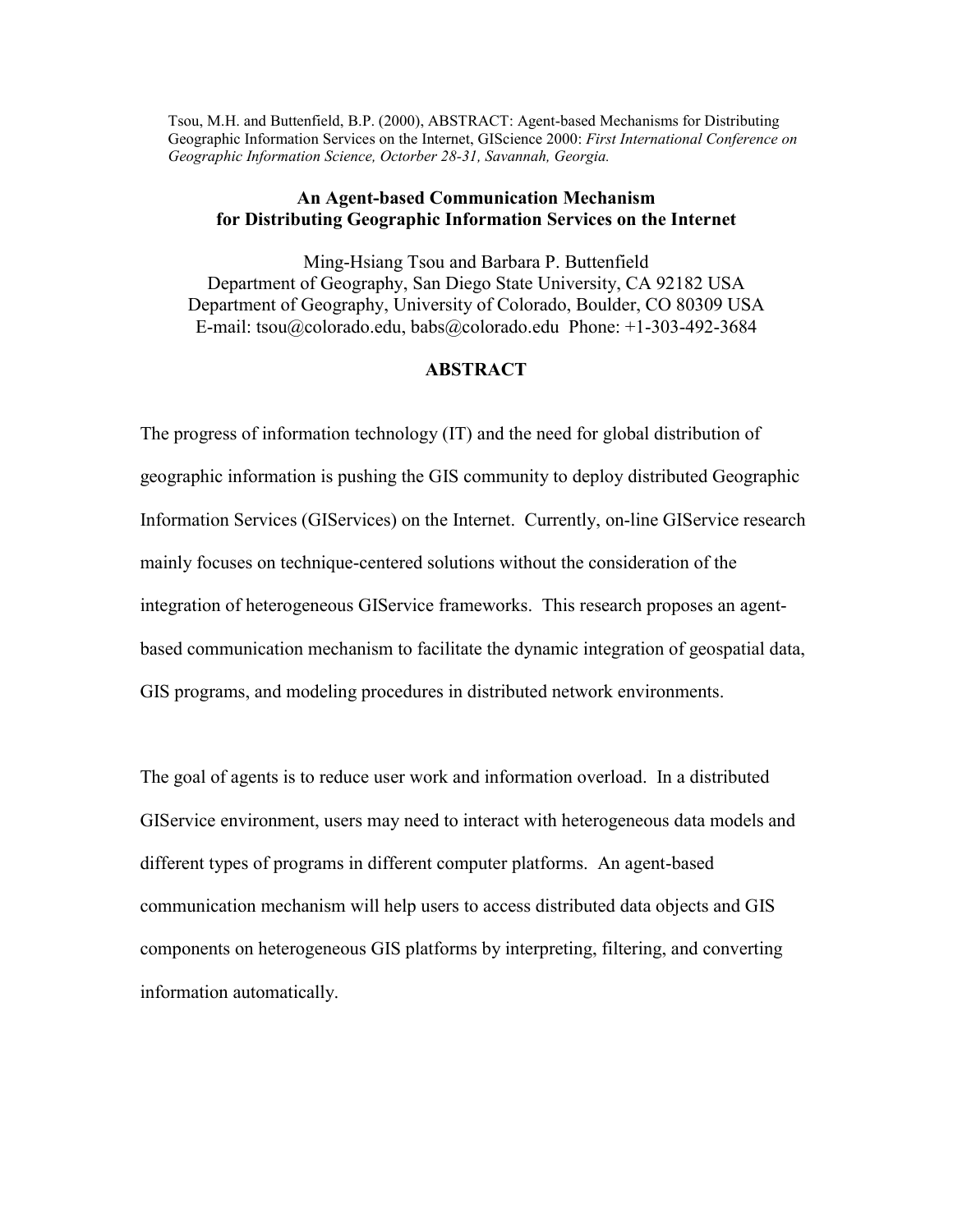An agent is an autonomous computer program, which has some specific functions and responds to specific events, based on pre-defined knowledge rules or user's instructions. Three fundamental roles of agents are essential to distributed network environments: information finder/filter, information interpreter, and decision maker.

*An information finder and filter* helps users to find out the requested information and filter out unnecessary information according to a specified user task. The agent will provide a reasonable number of choices to users or suggest an alternative option if the requested information items are not available.

*An information interpreter* can access and convey information from one side to the other. In distributed network environments, heterogeneous data models and systems can not communicate directly. An agent can bridge heterogeneous information systems and translate different data types and models for different GIS tasks.

*A decision maker* can make decision autonomously based on its own knowledge and user-defined rules. An agent can collect and analyze information according to specific events, such as the migration and linkages of objects and components, and then make an optimal decision based on the rational rules defined by users or other agents.

This research proposes an agent-based GIServices architecture based on their mobility and functionality. The mobility of agents relates to the dynamic feature of network environments and the communication between different machines. Stationary agents and